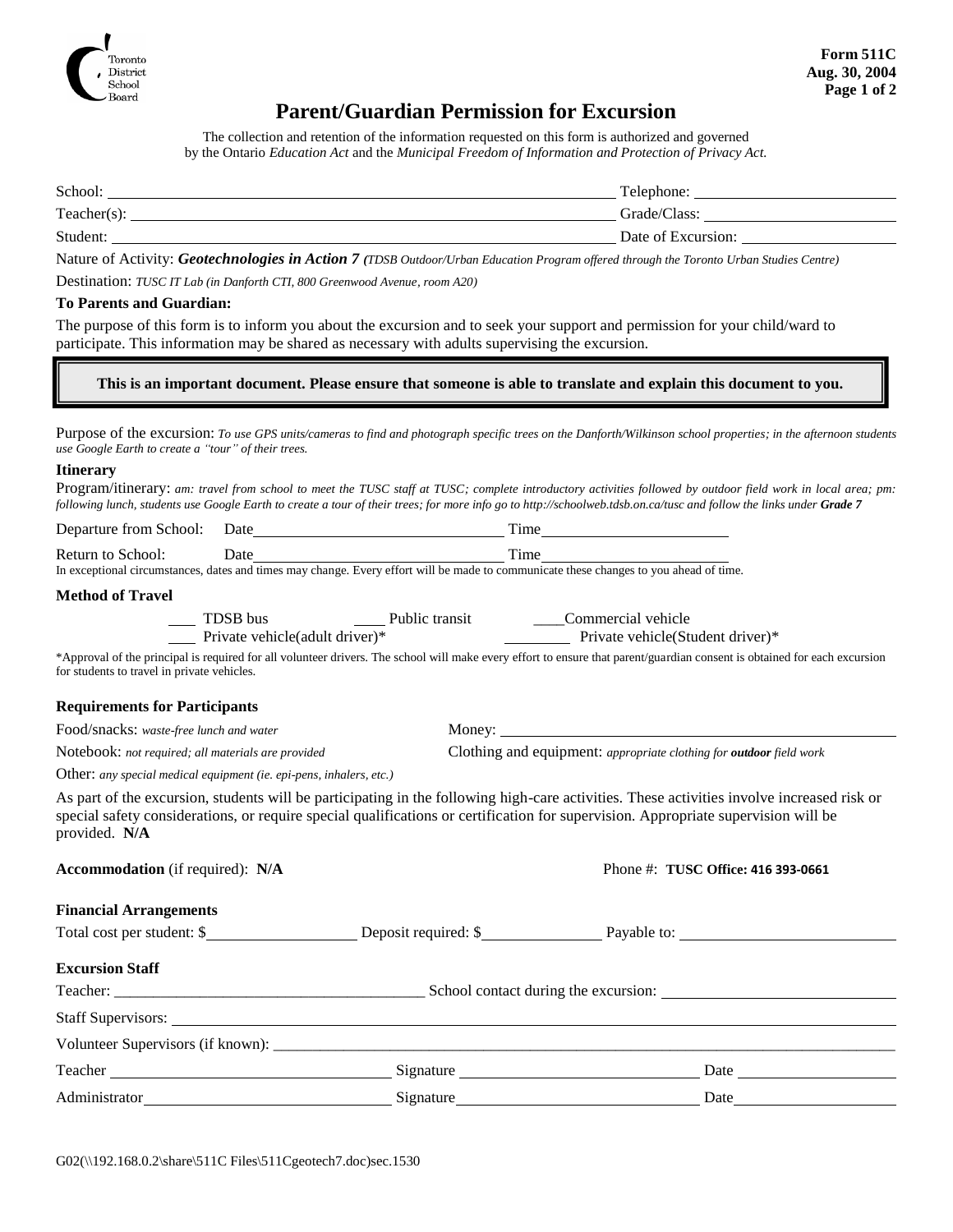

### **Please sign in either the YES or the NO box and return this form to the teacher by:\_\_\_\_\_\_\_\_\_\_\_\_\_\_\_\_\_\_\_\_\_\_\_\_\_\_\_\_\_\_\_**

| in the excursion to:                                                                                                                                                                                                                                                                                                                                                                  |                                                                                                                                                                                           |                                                                                                              |                     |    |       |                      |           |        |
|---------------------------------------------------------------------------------------------------------------------------------------------------------------------------------------------------------------------------------------------------------------------------------------------------------------------------------------------------------------------------------------|-------------------------------------------------------------------------------------------------------------------------------------------------------------------------------------------|--------------------------------------------------------------------------------------------------------------|---------------------|----|-------|----------------------|-----------|--------|
| Geotechnologies in Action 7 (through the Toronto Urban Studies Centre, TDSB) on (date) _______________________                                                                                                                                                                                                                                                                        |                                                                                                                                                                                           |                                                                                                              |                     |    |       |                      |           |        |
|                                                                                                                                                                                                                                                                                                                                                                                       |                                                                                                                                                                                           |                                                                                                              |                     |    |       |                      |           |        |
|                                                                                                                                                                                                                                                                                                                                                                                       | I/we give permission for my/our child/ward to be transported in a private vehicle (adult driver) ____, private vehicle<br>(student driver)_____ who has been authorized by the principal. |                                                                                                              |                     |    |       |                      |           |        |
|                                                                                                                                                                                                                                                                                                                                                                                       |                                                                                                                                                                                           |                                                                                                              |                     |    |       |                      |           |        |
| Is there any change in medical information or a medical reason why your child should not participate in the activity, or which may<br>lead him/her to require special attention during the activity?                                                                                                                                                                                  |                                                                                                                                                                                           |                                                                                                              |                     |    |       |                      |           |        |
|                                                                                                                                                                                                                                                                                                                                                                                       |                                                                                                                                                                                           |                                                                                                              |                     |    |       |                      |           |        |
| Should it become necessary for my/our child/ward to have medical care, I/we hereby give the teacher permission to use her/his best<br>judgment in obtaining the best of such service for my/our child/ward. I/we understand that any cost will be my/our responsibility. I/we<br>also understand that in the event of illness or accident, I/we will be notified as soon as possible. |                                                                                                                                                                                           |                                                                                                              |                     |    |       |                      |           |        |
|                                                                                                                                                                                                                                                                                                                                                                                       |                                                                                                                                                                                           |                                                                                                              |                     |    |       |                      |           |        |
|                                                                                                                                                                                                                                                                                                                                                                                       |                                                                                                                                                                                           | (printed name of parent/guardian)                                                                            |                     |    |       |                      |           |        |
|                                                                                                                                                                                                                                                                                                                                                                                       |                                                                                                                                                                                           | (or student, if 18 years old or older)                                                                       |                     |    |       |                      |           |        |
|                                                                                                                                                                                                                                                                                                                                                                                       |                                                                                                                                                                                           | For students 18 years old or older, it is strongly recommended that the parent/guardian also sign this form. |                     |    |       |                      |           |        |
| I wish to volunteer on this trip:                                                                                                                                                                                                                                                                                                                                                     |                                                                                                                                                                                           | $Yes$ No $No$                                                                                                |                     |    |       |                      |           |        |
| Signature of Parent/Guardian                                                                                                                                                                                                                                                                                                                                                          |                                                                                                                                                                                           |                                                                                                              |                     |    |       |                      |           |        |
|                                                                                                                                                                                                                                                                                                                                                                                       | (or student, if 18 years old or older)                                                                                                                                                    |                                                                                                              |                     |    |       |                      |           |        |
|                                                                                                                                                                                                                                                                                                                                                                                       |                                                                                                                                                                                           |                                                                                                              |                     |    |       |                      |           |        |
|                                                                                                                                                                                                                                                                                                                                                                                       |                                                                                                                                                                                           |                                                                                                              |                     |    |       |                      |           |        |
|                                                                                                                                                                                                                                                                                                                                                                                       |                                                                                                                                                                                           |                                                                                                              |                     |    |       |                      | , to      |        |
| participate in the excursion to Geotechnologies in Action 7 (through the Toronto Urban Studies Centre, TDSB) on                                                                                                                                                                                                                                                                       |                                                                                                                                                                                           |                                                                                                              |                     |    |       |                      |           |        |
|                                                                                                                                                                                                                                                                                                                                                                                       |                                                                                                                                                                                           |                                                                                                              |                     |    |       |                      |           |        |
| $(\text{date})$                                                                                                                                                                                                                                                                                                                                                                       |                                                                                                                                                                                           |                                                                                                              |                     |    |       |                      |           |        |
|                                                                                                                                                                                                                                                                                                                                                                                       |                                                                                                                                                                                           |                                                                                                              |                     |    |       |                      |           |        |
|                                                                                                                                                                                                                                                                                                                                                                                       |                                                                                                                                                                                           | (printed name of parent/guardian)                                                                            |                     |    |       |                      |           |        |
|                                                                                                                                                                                                                                                                                                                                                                                       | $($ or                                                                                                                                                                                    | student,                                                                                                     | $\operatorname{if}$ | 18 | years | Today's date:<br>old | <b>or</b> | older) |
| G02(\\192.168.0.2\share\511C Files\511Cgeotech7.doc)sec.1530                                                                                                                                                                                                                                                                                                                          |                                                                                                                                                                                           |                                                                                                              |                     |    |       |                      |           |        |